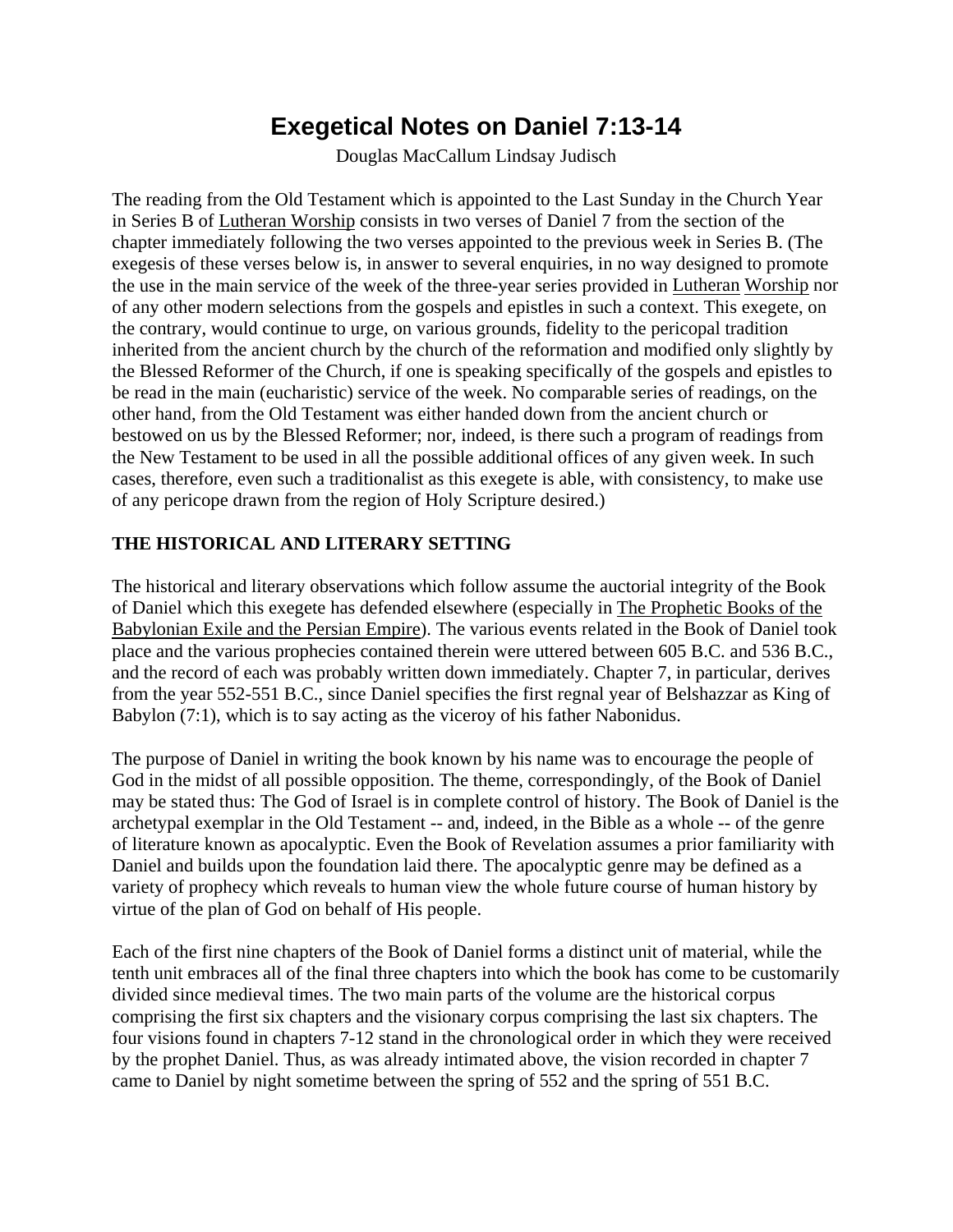Chapter 7 constitutes the central section of the Book of Daniel. As the first of the visions of Daniel, it serves, on the one hand, as the bridge from the historical corpus to the visionary corpus. As the final chapter in Aramaic, on the other hand, it serves as the bridge from those chapters written in Aramaic (2:4-7:28) to those which were written in Hebrew (8-12). In a more thematic sense, indeed, Daniel 7 sets forth the general scheme of the history of the world which is elaborated in its various specific aspects in chapters 2-6, on the one hand, and in chapters 8-12, on the other hand.

The dream which comprises Daniel 7 falls into three main parts in accordance with the following outline:

- 1. The Introduction (verse 1)
- 2. The Dream of Daniel (verses 2-27)
	- 1. The Three Visions (verses 2-14)
		- 1. The First Vision (verses 2-6)
			- 1. The Sequence of Four Beasts (verses 2-3)
			- 2. The First Beast (verse 4)
			- 3. The Second Beast (verse 5)
			- 4. The Third Beast (verse 6)
		- 2. The Second Vision (verse 7-12)
			- 1. The Career of the Fourth Beast (verse 7)
			- 2. The Career of the Antichrist (verse 8)
			- 3. The Final Judgment (verse 9-10)
			- 4. The End of the Beasts and Antichrist (verses 11-12)
				- 1. Antecedents of the End (11a)
				- 2. The Final Judgment (11b)
				- 3. Antecedents of the End (12)
		- 3. The Third Vision (verses 13-14)
			- 1. The Ascension of the Son (13)
				- 1. His Ascension from Earth (13a)
				- 2. His Arrival in Heaven (13b)
			- 2. The Kingship of the Son (14)
				- 1. Its Essence (14a1)
				- 2. Its Universality (14a2)
				- 3. Its Eternity (14b)
		- 2. The Interpretation of the Visions (verses 15-27)
			- 1. The Introduction (verse 15)
			- 2. The First Question (verse 16a)
			- 3. The First Answer (verses 16b-18)
				- 1. Antecedents of the End (17-18a)
				- 2. The Final Judgment (18b)
			- 4. The Second Question (verses 19-22)
				- 1. The Career of the Fourth Beast (verse 19)
				- 2. The Career of the Antichrist (verses 20-21)
				- 3. The Final Judgment (verse 22)
			- 5. The Second Answer (verses 23-27)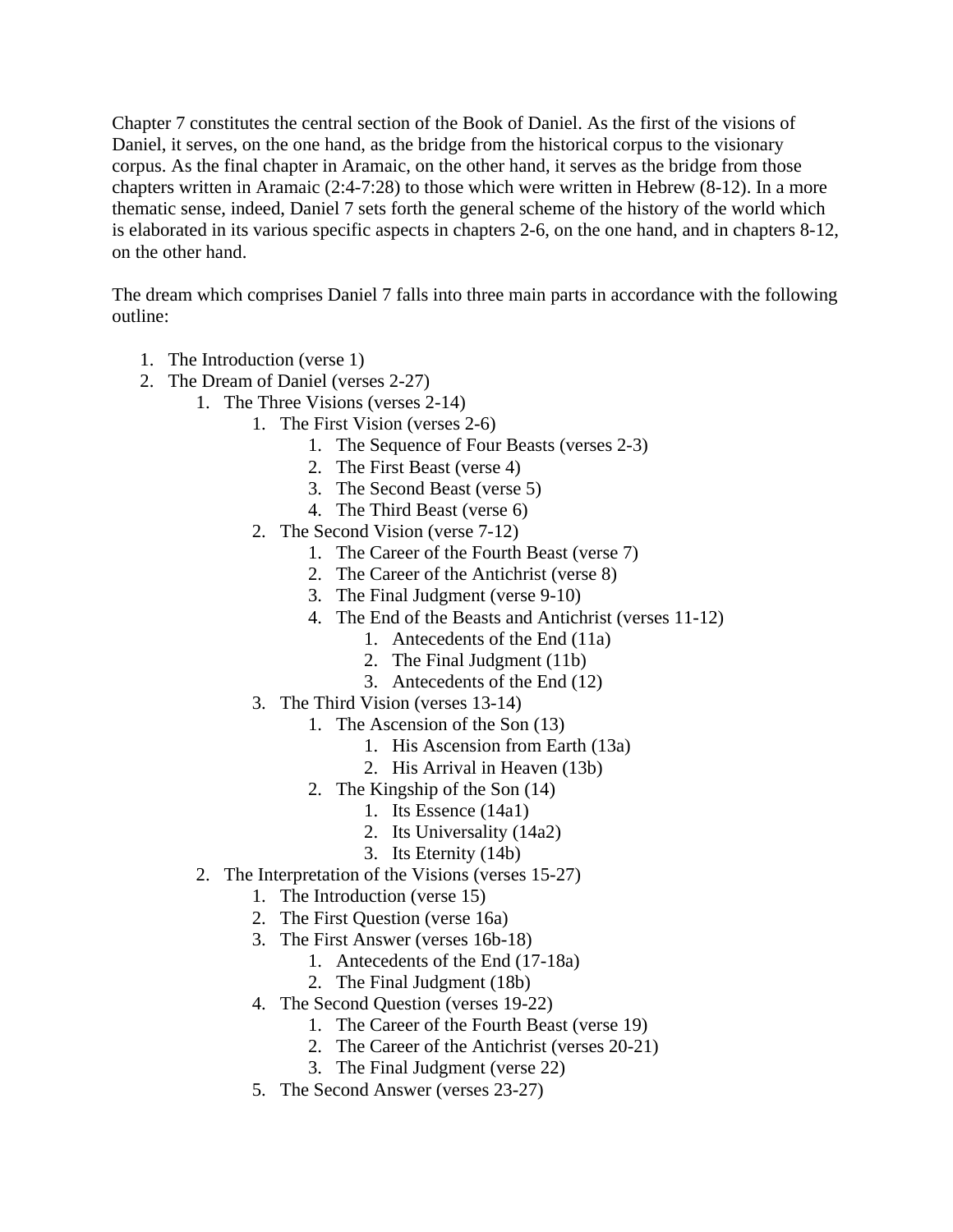- 1. The Career of the Fourth Beast (verses 23-24a)
- 2. The Career of the Antichrist (verses 24b-25)
- 3. The Final Judgment (verses 26-27)
- 3. The Conclusion (verse 28)

The pericope now before us, then, constitutes the third vision of the three visions related in Daniel 7. Specific reference, however, is made back to verse 14, by way of interpretation, in verse 27b:

His kingship is a kingship to eternity, Even as the totality of the aforesaid dominions will serve and obey Him.

Some of the same words, moreover, are applied to the royal progeny and heirs of the Son of Man in verse 18a: "the saints of the Most High will receive the kingship" (even before its full possession). The eschatological implications, in turn, of this subsidiary kingship is then explicitly affirmed in verse 18b: "and they will possess the kingship unto all eternity and all eternity of all eternities" (taking the emphatic state of the singular and plural forms of 'alam as indicating exclusive completeness). Verse 22 speaks in the same way of the time finally arriving when the saints of the Most High come into the actual possession of the kingship which is already rightfully theirs notwithstanding all appearances to the contrary (including the usurpation by the papacy of both the supreme kingship of the Lord and the vassalary kingship of His church).

Verse 27, finally, ascribes such royalty to the church of the New Testament in even more forceful language, while at the same time effectively explaining its significance:

For the aforesaid kingship and the aforesaid dominion Yea, the greatness of all the kingships beneath the whole of the heavens Will be given to the people of the saints of the Most High;His kingship will be a kingship unto eternity, Even as the totality of the aforesaid dominions will serve and obey Him.

The saints, then, receive "kingship and dominion" in a collective and subsidiary way by delegation from the King of Kings whom they still serve and obey. The saints have kingship "beneath ... the heavens" as the vice-regents of the of the Son of Man whose kingship in and beyond the heavens knows no bounds.

One citation of these verse occurs in the Book of Concord itself and one in the appendix to the Book of Concord known as the Catalogue of Testimonies. Daniel 7, in the confessional corpus itself, is cited along with ten other chapters of Holy Scripture in the middle of Article VIII of the Solid Declaration of the Formula of Concord, which is devoted to the person of Christ (section 55) [BC, 601]. The specific purpose of all these citations is to provide irrefutable proof of the genus maiestaticum of the communication of attributes in the person of Christ, of which we confess such a unity that such attributes of His divine nature as omnipotence and omnipresence are shared also with His human nature by virtue of His incarnation.

The confessors, therefore, speak in this way of the "created gifts" which the human nature of Christ possesses in and of itself [CT, 1033]: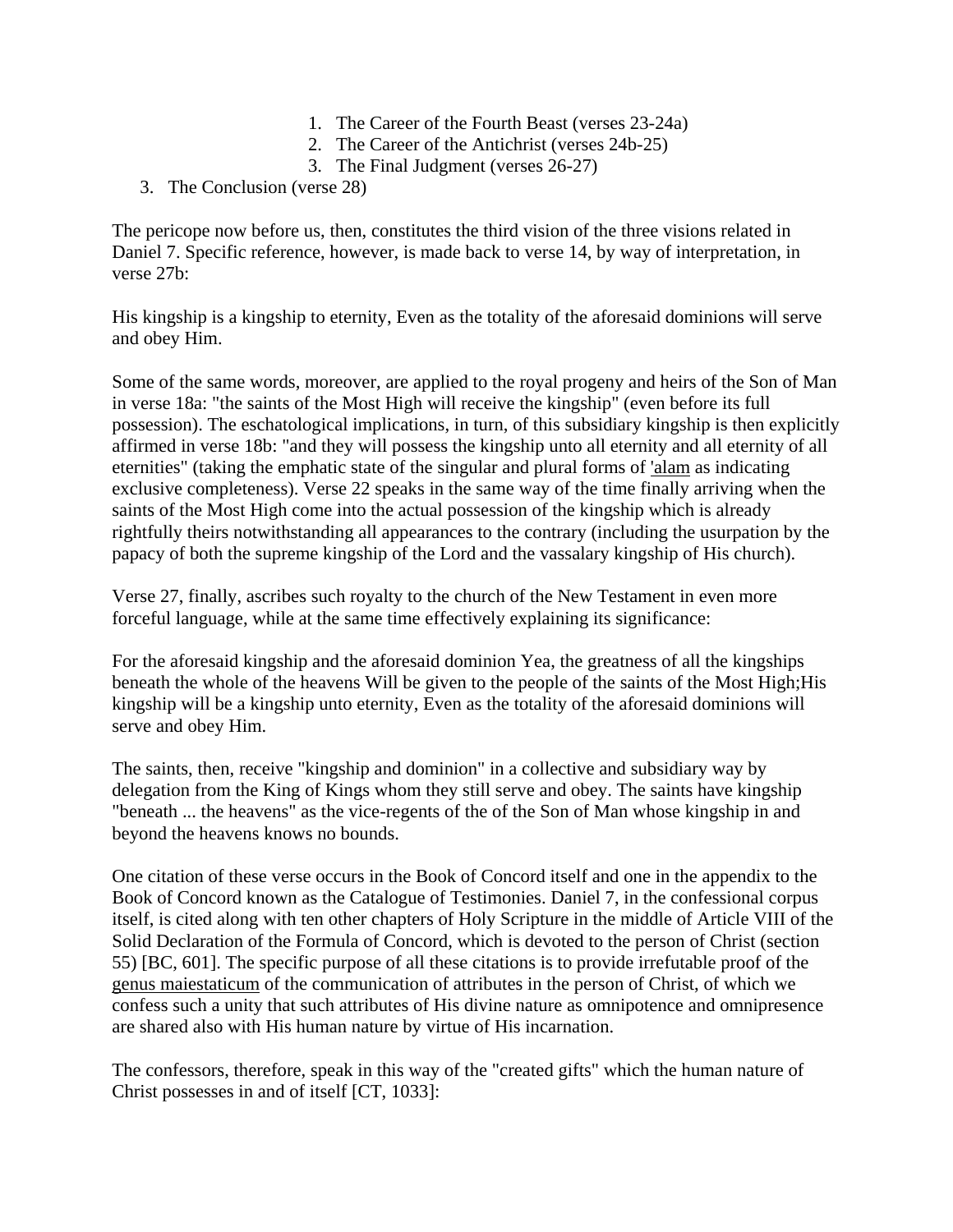But these do not reach unto the majesty which the Scriptures, and the ancient Fathers from Scripture, ascribe to the assumed human nature in Christ.

For to quicken, to have all judgment and all power in heaven and on earth, to have all things in His hands, to have all things in subjection beneath His feet, to cleanse from sin, etc., are not created gifts, but divine, infinite properties; and yet, according to the declaration of Scripture, these have been given and communicated to the man Christ...

Of the eleven chapters which are then cited Daniel 7 is the only representative of the Old Testament. All ten others are chapters of the gospels and epistles of the New Testament (John 5 and 6, Matthew 28, John 3 and 13, Matthew 11, Ephesians 1, Hebrews 2, 1 Corinthians 15, and John 1).

In the original biblical citations, of course, in the Latin and German of the Book of Concord only the chapter-numbers are cited according to the enumeration customary since medieval times (as opposed to the verse-numbers which have been inserted subsequently by various translators) [BK, 1034]. In this case, however, the specific reference is clearly to verses 13 and 14 of Daniel 7 on the assumption that they comprise a prophecy directly and exclusively of the exaltation of Jesus Christ. The confessors, indeed, proceed to use the phrase "Son of Man" in the paragraphs which follow as a designation of Jesus Christ with special reference to the assumed nature of the Son of God (at least in sections 59 and 67). Anyone preaching, indeed, on verses 13 and 14 of Daniel 7 would do well to re-read the whole of Article VIII of the Formula of Concord by virtue of its consummate summation of the article of faith of which these verses rightly serve as a sedes doctrinae.

The Catalogue of Testimonies which is appended to the Book of Concord lies outside the sphere of the confessions themselves [CT, 1108-1149]. Nor, indeed, did the confessors themselves agree with all the exegesis done by the various "fathers" of the church quoted there. The intention was purely to demonstrate that the confessional christology was no new christology, but was rather a reiteration of the pure doctrine of the Word of God which was also so accepted by many of the ancients in the post-biblical church.

Verses 13 and 14 of Daniel 7 constitute, in fact, the first biblical citation in the Catalogue of Testimonies. The words dedit in the Latin and gab in the German are so printed as to place special emphasis upon them [BK, 1108]. The Concordia Triglotta, therefore, likewise puts the word "given" in italics in the quotation drawn from the Authorized Version: "... and there was given Him dominion ...." [CT, 1113]. The purpose is to show that Holy Scripture itself speaks of "the majesty which the human nature of Christ has received through the personal union" as "bestowed and given" to Him (I:1).

## **A LITERAL TRANSLATION AND COMMENTS**

13. I was beholding in the visions of the night, When, lo, with the clouds of the heavens One was coming as Son of Man! Even unto the Ancient of Days reached He, Yea, they brought Him nigh before Him.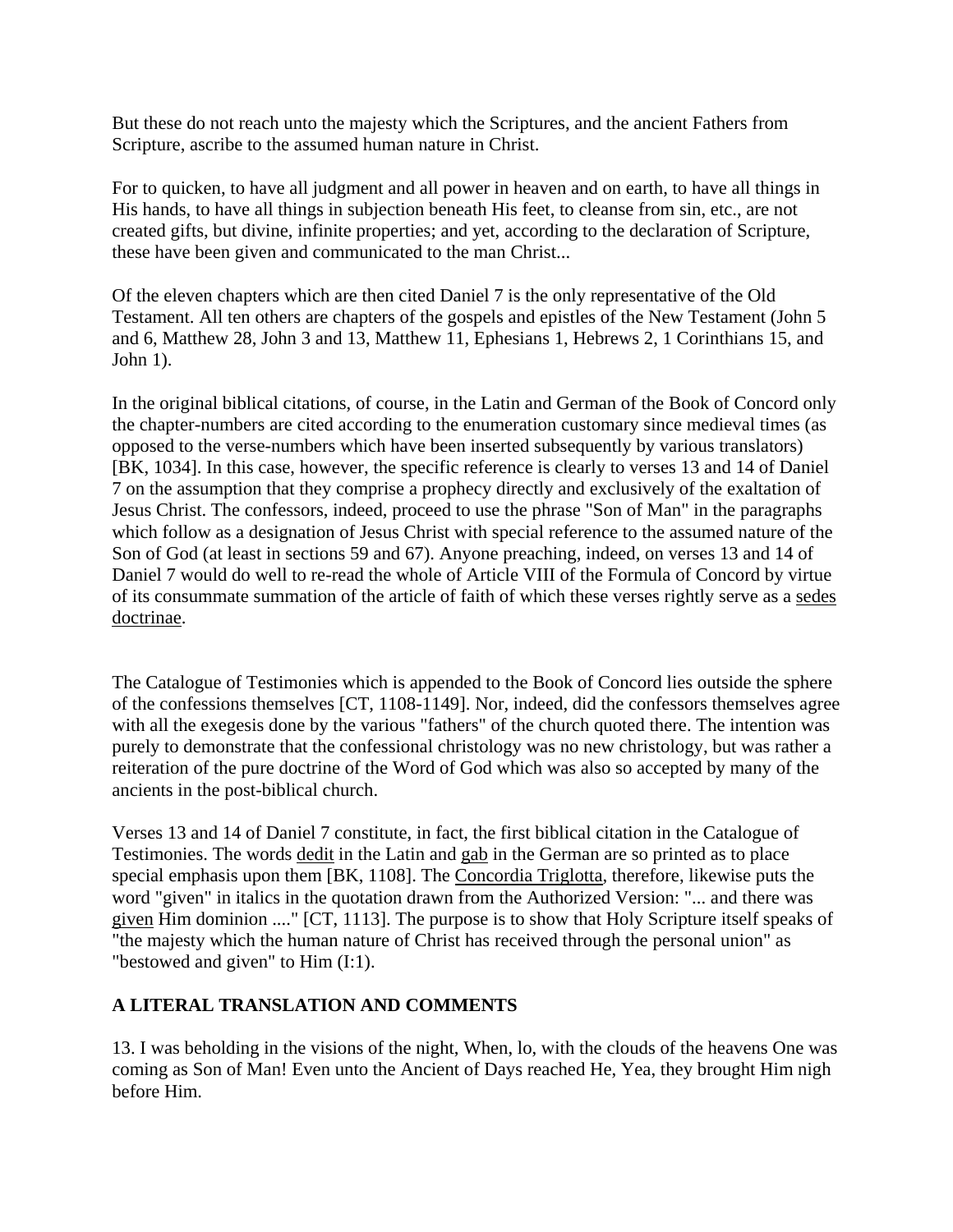The initial phrase "I was beholding" renders the first common singular perfect of hwh and the active participle of chzh, both being forms of the peal, which is the basic binyan in Biblical Aramaic [Franz Rosenthal, A Grammar of Biblical Aramaic, 42]. The verb hwh means "come to be" and "become" at basis, but it becomes a simple copula with predicate adjectives and, as here, with participles in the so-called periphrastic conjugations [BDB, 1089b-1090a; comparing Rosenthal (55) and Alger F. Johns, A Short Grammar of Biblical Aramaic, 25 (6.c.)].

The verb chzh means "see" or "behold" whether transitively or intransitively [BDB, 1092b]. The phrase chazeh haweyth occurs eight times in the course of Daniel 7, beginning with verse 2. By means of its inclusion of the participle the phrase emphasizes the continual unwavering attention which Daniel was giving in his visions to the things which were coming into view, one after another, in the course of the night.

On several occasions, however, the addition of a prepositional phrase serves to divide the single dream of Daniel into the several visions which are to be distinguished therein. Thus, the phrase "in my vision by night" is added in verse 2 and "in the visions of the night" in verse 7 and here, again, in verse 14. It is, therefore, of pivotal importance to understand that verses 13 and 14 constitute a new vision in which the action symbolized can by no means be assumed to follow chronologically the action symbolized in the preceding vision (verses 7-12). In actuality, indeed, the sequence of visions is at this point logical rather than chronological. The reference, in other words, of verses 13 and 14 provides the necessary foundation of the final judgment which is to consign to perdition the body of the fourth beast and so of the little horn attached thereto.

The scene, in fact, in verses 13 and 14 depicts the ascension of the Messiah, long before the final judgment, following the completion of His all-atoning self-sacrifice. For here, to be sure, the Messiah comes with the clouds of heaven, but not from the Ancient of Days back to earth, as will be the case at the end of history. He comes, instead, with the clouds of heaven unto the Ancient of Days to receive the full and continual exercise of His kingship.

The construct chain bar-'enash is the equivalent of the Hebrew ben-'adham and here, as in Psalms 8 and 80, is used as a title of the Messiah with special reference to the human nature which He was to assume in the womb of a virgin. The Messiah Himself evidently used the Aramaic bar- 'enash as His own favorite title of Himself in view of the many places in which the evangelists translate Him (into Greek) as referring to Himself as ho huios tou anthropou. For 'enash is the basic denomination of "man" in Biblical Aramaic [BDB, 1081b], even as 'adham is in Hebrew [BDB, 9a-b]. The Hebrew 'enosh, which also denotes "man" and clearly is closely related to 'enash etymologically [BDB, 60b], carries an added connotation of weakness which 'enash lacks as much as does 'adham [BDB, 9a-b]. The word 'adham, on the other hand, which, as the far more common designation of man, has no such special connotation, also has no corresponding cognate in Biblical Aramaic.

The phrase ben-'adham, to be sure, is used in the majority of its appearances in the TaNaK to refer to someone other than the Messiah, notably as the recurring vocative which the Messiah Himself uses in the Book of Ezekiel to address His prophetic spokesman. The ninety-three appearances, in fact, in Ezekiel comprise the vast majority of the singular instances of ben- 'adham in the Hebrew Bible. Others, nevertheless, appear already in the early books of Job (25:6;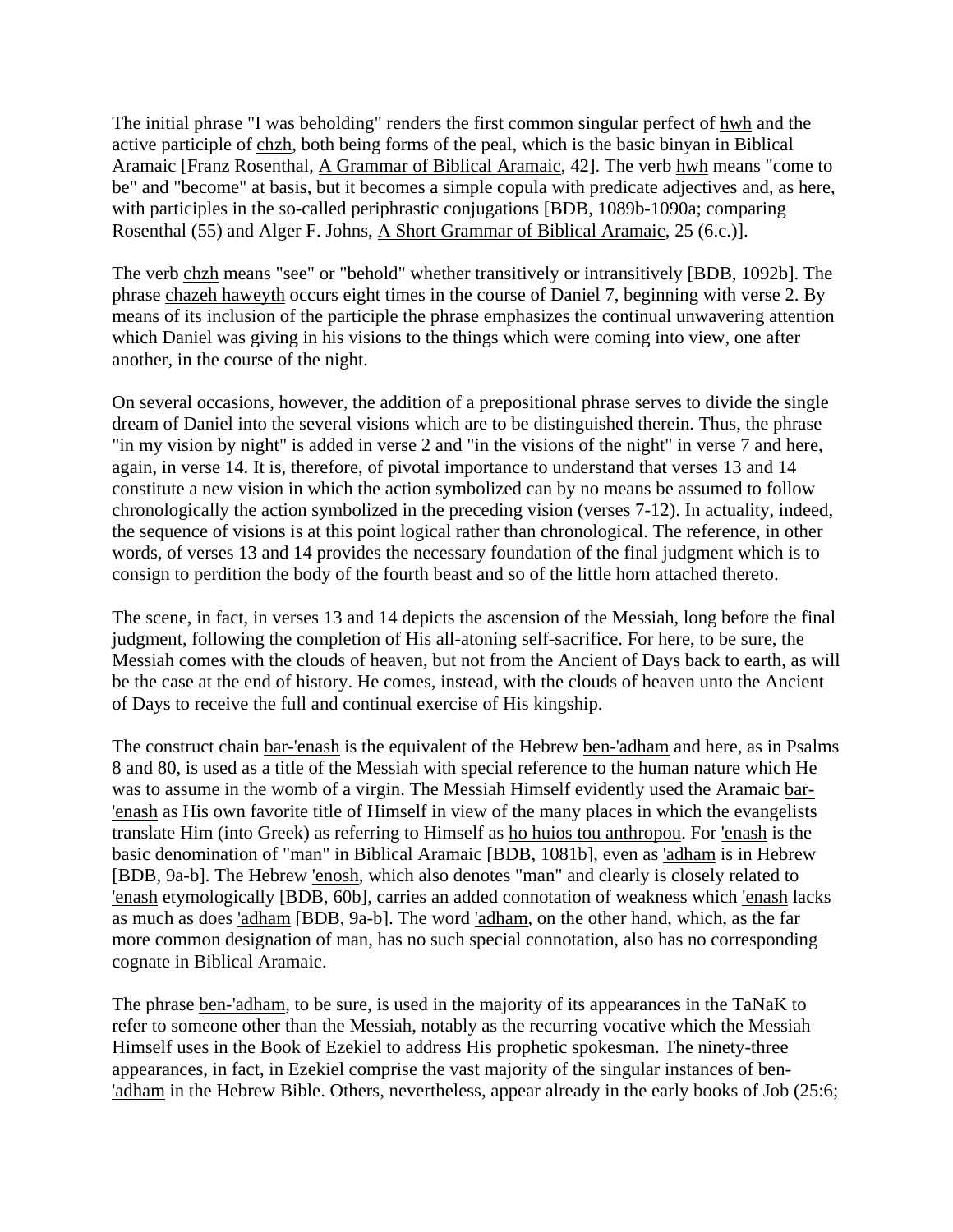16:21; and 35:8) and Numbers (23:19). In the Psalter, in addition to the messianic references in Psalms 8 (5, EV 4) and 80 (18, 17 EV), the phrase occurs in an indefinite way in Psalm 146 (verse 3). Several instances can be found, too, in the prophetic books of Isaiah (51:12 and 56:2) and Jeremiah (49:18 and 33; 50:40; and 51:43).

Subsequently, indeed, Daniel himself is addressed as ben-'adham by the Messiah in the same manner as the Prophet Ezekiel: "Understand, O son of man!" (8:17). The idea there is, as customarily in Ezekiel, that the prophet who is but a son of man is now to receive and relay the revelation of God Himself. The epithet, therefore, in this case corresponds to the self-denigration of Daniel in addressing King Nebuchadnezzar (2: 27-30): "as for me, this secret is not revealed to me for any wisdom that I have more than any living" (verse 30, AV).

Both, however, the messianic applications of ben-'adham and the various non-messianic applications have two points in common: (1.) The purpose, firstly, is to emphasize the human nature of the ben-'adham indicated in the particular context, whether as being merely man in contrast to God or as being truly and fully man as well as truly and fully God. (2.) The reference, secondly, is to an individual man, whether to any mere man in general or to some particular man being addressed or described, such as the Prophet Ezekiel or the Messiah.

Those commentators who deny any difference at all between "man" and "son of man" on the basis of the occurrence of the two in parallel clauses are carrying the principle of parallelism to an unfounded extreme [as does Elmer A. Martens, in TWOT, I, 114b (in 113b-116a)]. Even in synonymous parallelism, which is by no means the only variety of parallelism, nuances of significance still regularly separate words and phrases however closely connected in meaning. As H. Haag correctly observes, "An individual is distinguished from the collective community of which he is a part or from mankind in general by the expressions ... ben 'adham, 'son of man'" and the like [TDOT, II, 151 (in 147-159].

As Haag states, again, "ben 'adham means a single man within the species or race" [TDOT, II, 159]. This definition holds in spite of the inconsistency therewith of the translations of the phrase which are then suggested by Haag and despite, indeed, much of the exegesis (although by no means all) which follows its definition, including, of course, his critical estrangement from its traditional messianic applications [TDOT, II, 159-165]. The phrase ben-'adham, clearly, can scarcely be equated with mankind as such, since the progenitor of the race, Adam, would thereby be excluded from the race whose name originated with him.

The decision, actually, with which one is confronted in any given occurrence of ben-'adham is whether to take the construct chain as indefinite or as definite. In the former case, on the one hand, the reference would be to "a son of a man" or "son of a man" if the use be vocative, as obtains in the Book of Ezekiel. In the latter case, on the other hand, the reference would be to "Son of Man" or "the Son of Man" as a title of the Messiah. The Messiah is the Son of Man in the unique sense that, although the son of no man in the immediate sense, He is the prime scion of Adam and so, to say the same thing in substance, the prime son of the race.

The basic significance of the prepositional prefix kaph is "as," even more basically than "like" [BDB, 1096, which, however, in a misleading way lists "like" before "as" in defining the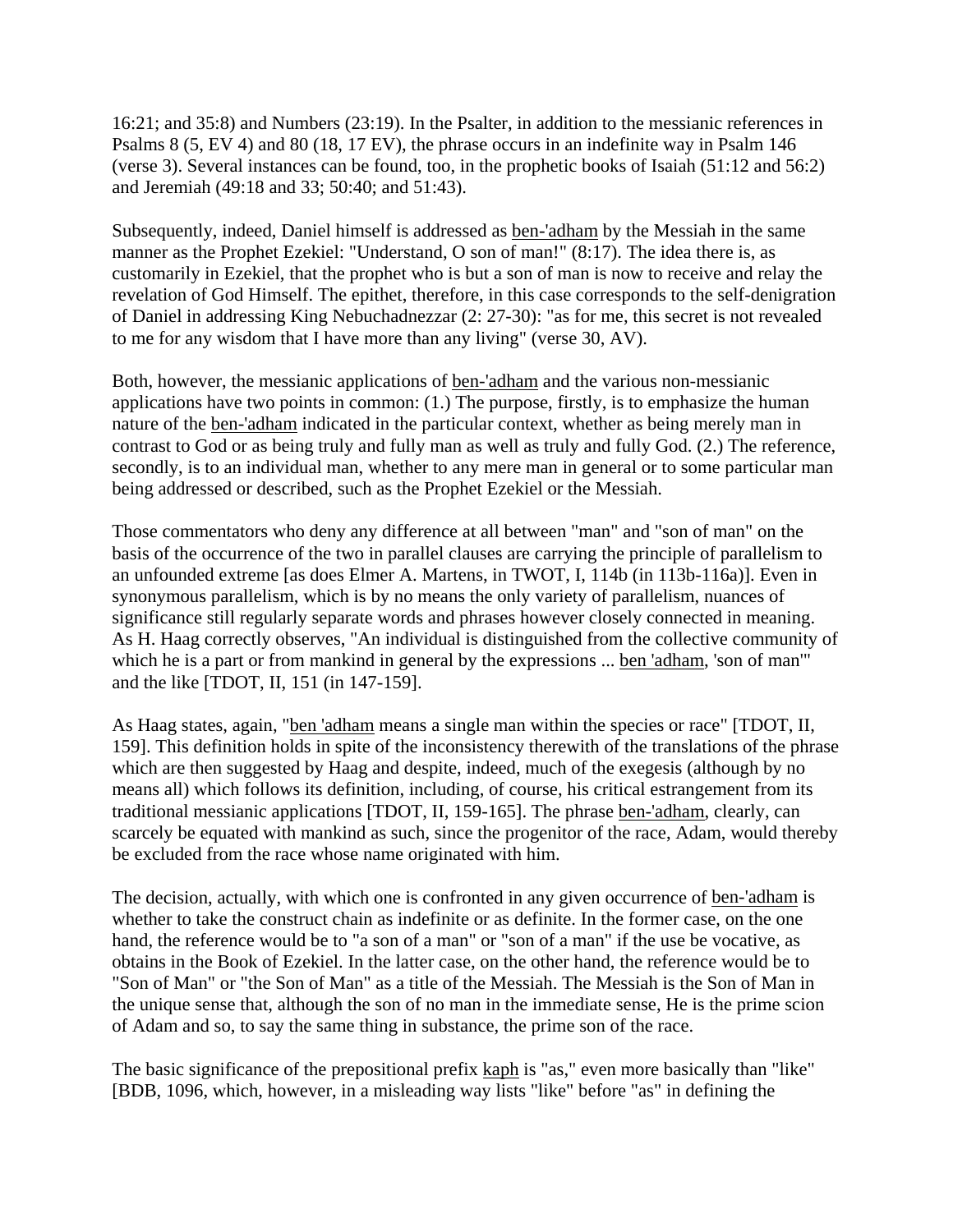prepositional prefix]. Earlier in Daniel 7, already, the prefix kaph clearly means, not "like," but "as" in verses 4 and 6 and, there specifically, "in the form of" (contrary to the supposition of Joyce Baldwin [142-143]). The first beast had the form of a lion and the third the form of a leopard. The idea here, then, in verse 13, is that it is distinctively as Son of Man that the Messiah receives, on His ascension to heaven, a universal and eternal kingship. It is, in other words, specifically in and through His assumed human nature that God the Son now exercises His omnipresence and omnipotence on behalf of us His human brothers who are the members of His church.

His ascension with the clouds of heaven emphasizes the divinity of the Son of Man -- not only His divine nature as such, but also the divine attributes pervading also His human nature, which is being stressed here by His denomination as Son of Man. The noun 'anan (beginning with ayin and chateph-pathach) occurs, to be sure, only here in the Aramaic chapters of the Old Testament [BDB, 1107b]. The vision assumes, however, the common conjunction elsewhere of the Hebrew cognate 'anan (beginning with ayin and qametz) with God and especially the Second Person of the Holy Trinity who was to be the Messiah. The majority, indeed, of the eighty-seven occurrences of 'anan consists in some fifty-eight references to the "theophanic cloud" which first appears in Exodus 13 [BDB, 777b-778a]. Applications of 'anan to this special messianic theophany can be found, not only in many succeeding chapters of Exodus (especially in 16:10 and 19:9) and the succeeding books of the Pentateuch, but also in Psalms 78:14 and 105:39, in the record of the dedication of the Solomonic Temple (in 1 Kings 8: 10-11 and 2 Chronicles 5: 13-14), and in the vision of Ezekiel 10 (verses 3-4). On this basis, in turn, clouds figure in such prophecies of the Messiah as Psalm 97 (verse 2) and Isaiah 4 (verse 5).

Of the various remaining connections of 'anan with God and specifically God the Son, we can only mention here the appearances in the vision through which Ezekiel ben-Buzi received his call to the prophetic ministry (chapters 1-5 or more specifically 1-3). This vision was already received and described orally by the prophet Ezekiel in Babylonia in the year 593 B.C. (as is argued in The Prophetic Books of the Babylonian Exile and the Persian Empire). The Book of Ezekiel as a whole, indeed, was published in all likelihood around 570 B.C., which is to say two decades previous to the vision relayed in Daniel 7.

There are, in fact, several similarities of significance between the first visions of Ezekiel and Daniel respectively. The importance of fire to the enthroned appearance of the Lord emerges in both Ezekiel 1 (4-27) and Daniel 7 (9-10). Most distinctive to these two chapters of Holy Scripture are the wheels on the throne which, as clearly appears from Ezekiel, symbolize the omnipresence of the Lord and so the universality of His kingship. This conception relates closely, then, to the universal kingship which the Son of Man receives here in Daniel 7 from the Ancient of Days. Thereby, in turn, it relates equally to the general theme of the Book of Daniel as a whole, that the God of Israel is in complete control of history.

In connection, however, with verse 13 of Daniel 7 we notice particularly the clouds which symbolize the divine presence in verses 4 and 28 of the Book of Ezekiel. The depiction of the Messiah commences in this way: "a storm wind was coming from the north, a great cloud with fire flashing forth continually and a bright light around it, and in its midst something like glowing metal in the midst of the fire" (verse 4, NASB). The final verse of Ezekiel 1 then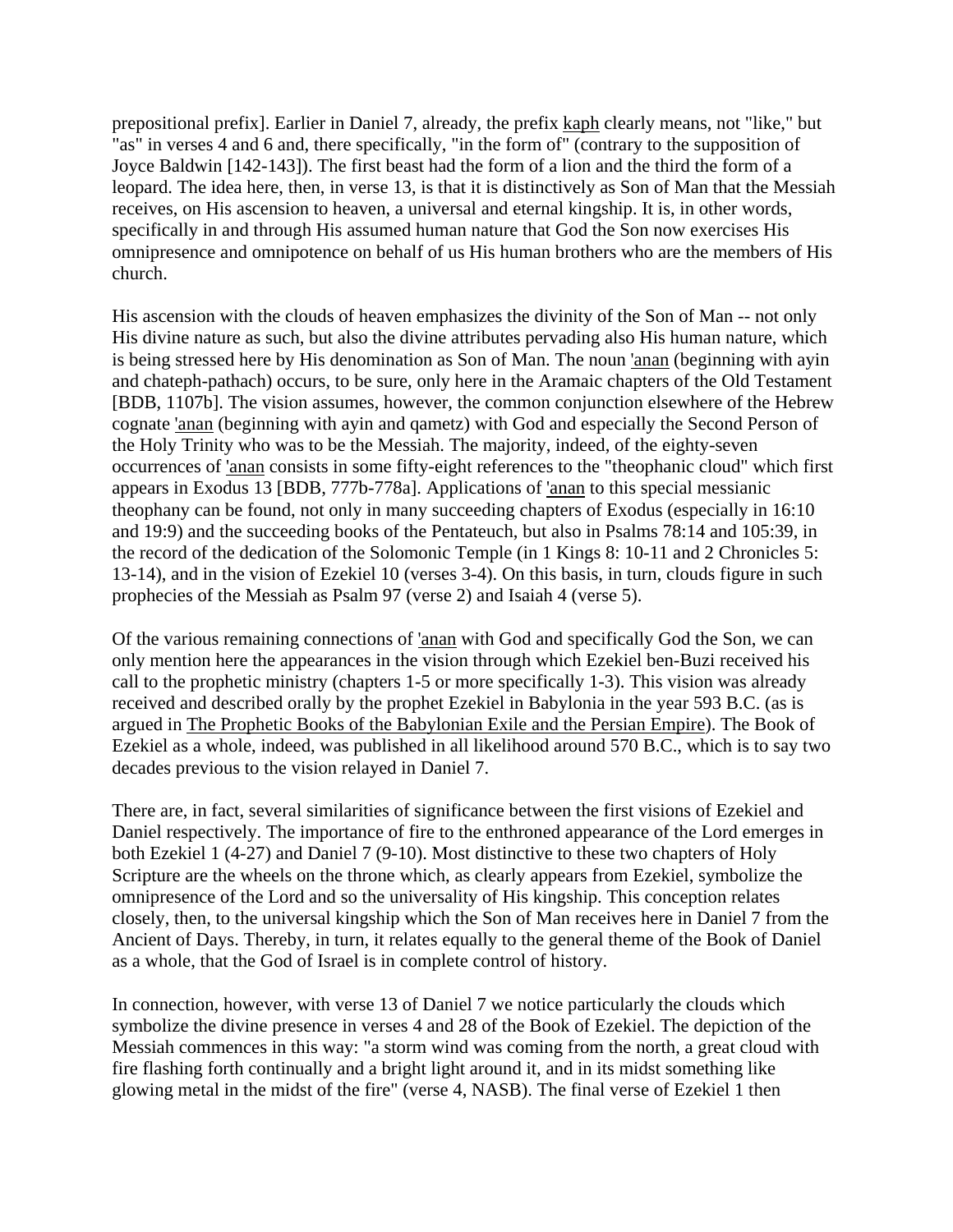imports from Genesis 9 (verses 13, 14, and 16) the rainbow in the clouds which God had made a symbol of His promise to preserve the earth from any additional worldwide flood: "As the appearance of the bow that is in the cloud in the day of rain, so was the appearance of the brightness round about; this was the appearance of the likeness of the glory of the Lord" (verse 28, AV).

The prophecy of Daniel 7:13 was fulfilled, as previously stated, in the ascension of our Lord which is described in the first chapter of the Acts of the Apostles. St. Luke describes the Lord's visible departure from His apostles on the Mount of Olives in these words: "when He had spoken these things, while they beheld, he was taken up; and a cloud received Him out of their sight" (verse 8). The connection, nevertheless, between the ascension and the final judgment was asserted at that very time by attending angels: "this same Jesus, which is taken up from you into heaven, shall so come in like manner as ye have seen Him go into heaven" (verse 11, comparing Matthew 24:30 and 26:64, Mark 13:26, and Revelation 1:7 and 14:14). We know, indeed, from many passages elsewhere in both testaments of Holy Scripture that God the Son will serve as the spokesman of the Father and the Holy Spirit in the final judgment. Therefore do we confess of Him in all three of the ecumenical creeds that, as even now "He sitteth on the right hand of God the Father Almighty, from thence He shall come to judge the quick and the dead" (to quote specifically the Apostolic Creed, with which the slightly differing words of the Nicene Creed and the Athanasian Creed completely concur).

The phrase "the Ancient of Days" in the translation above renders the definite construct clause 'attiq-yomayya', which consists in the adjective 'attiq (beginning with ayin) used substantively and the emphatic plural of the noun yom [BDB, 1095b]. The triliteral root 'tq (beginning with ayin) means most basically "move forward or away" in the various Semitic tongues in which it is found [BDB, 801a]. In Arabic age is one of various regions to this idea is applied, while in Aramaic "grow old" becomes the ordinary significance of the verb [BDB, 801a].

In Classical Hebrew, too, a similar usage occurs in Job 21:7 and Psalm 6:8 (MT, verse 7 EV). Brown-Driver-Briggs, indeed, assumes an "Aramaic sense" in these two cases: "advanced (in years ...) and hence "grow old and weak" [BDB, 801a]. The lexicon likewise regards as an "Aramaism" the use of the adjective 'attiq (which occurs but twice in the Hebrew chapters of the Bible) to mean "old" or "ancient" in 1 Chronicles 4:22 [BDB, 801b]. Aramaic influence of this kind is, of course, credible even to those such as this exegete who, contrary to the critical assumptions of Brown-Driver-Briggs, date the Book of Job to the fifteenth century B.C. and assign Psalm 6 to King David. For the Aramaic language was already highly influential as a commercial language and then a diplomatic language throughout the Near East from very early times and had, indeed, been particularly connected with the history of the Hebrews from the time of the patriarch Abraham.

Thus, Brown-Driver-Briggs defines the Aramaic adjective used thrice in Daniel 7 as "advanced, aged, in days" (in verses 9, 13, and 22) [BDB, 1108a]. In the first instance, in verse 9, the phrase is technically indefinite (in the sense of lacking any emphatic suffix), but it is already being used there as a technical term which is the equivalent of a name and, indeed, a divine name. Here and in verse 22 the phrase is made definite by the emphatic form of "days" (yomayya') by virtue of referring back to "the aforesaid Ancient One of the aforesaid days" introduced in verse 9.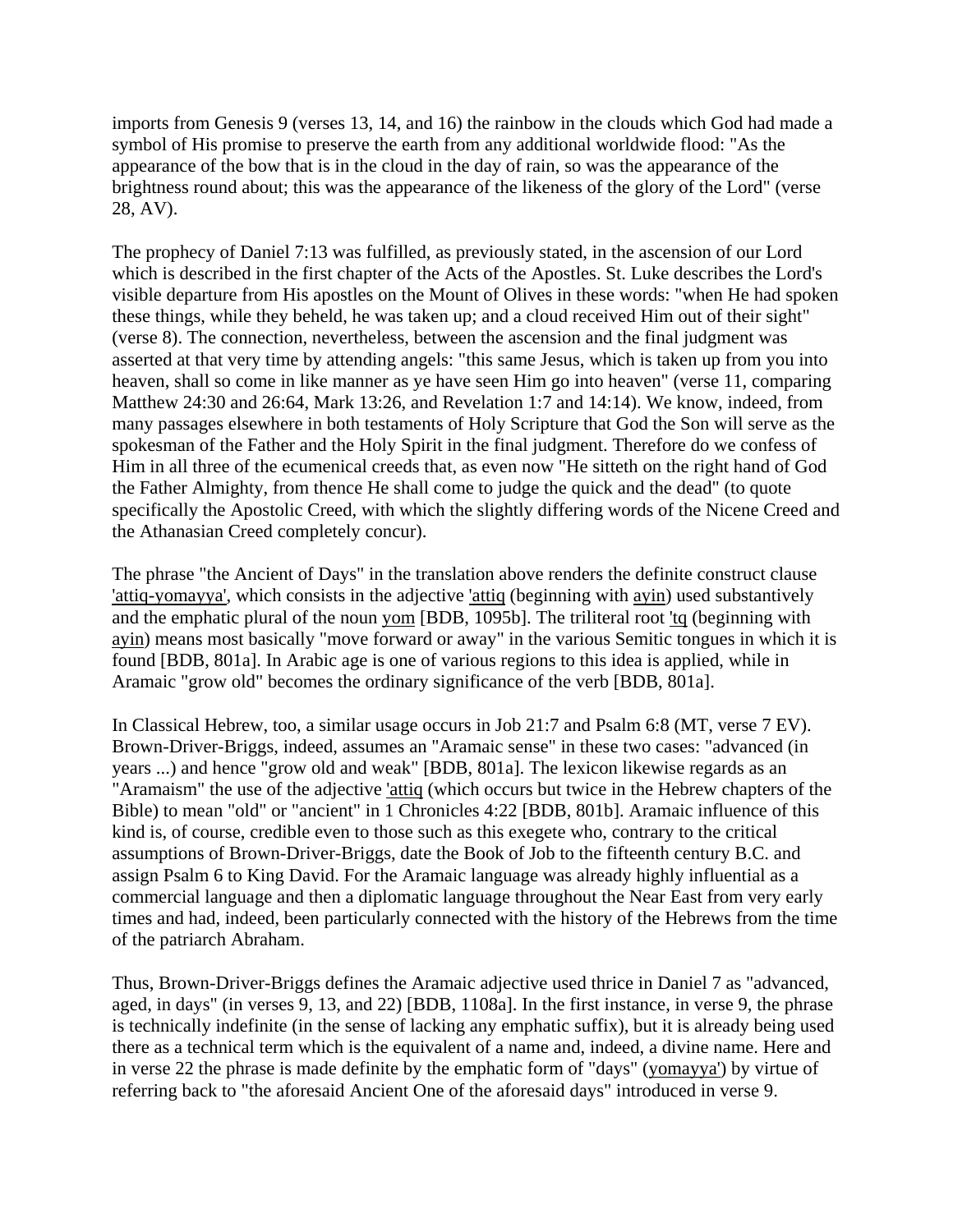That the reference is specifically to God the Father appears clearly from His distinction from God the Son in verse 13. God the Father, to be sure, has no physical appearance and never takes a visible form in real life, but He can be represented in some symbolic way in the visions of the apocalyptic genre of biblical literature. The First Person of the Holy Trinity is rightly called specifically the Ancient of Days because, firstly, even the Son and the Holy Spirit have each from eternity received His being from the Father, whether "begotten" by Him or "proceeding" from Him. In conjunction, secondly, with the Son and the Holy Spirit, God the Father antedates infinitely all His creatures which include all us men.

14. Then to Him was given dominion and glory and kingship, That all of the peoples, the nations, and the tongues should serve Him. His dominion is a dominion to eternity, which will not pass away; Yea, His kingship is such that will not be destroyed.

The three nouns conjoined in the first clause are related to each other in such a way that the final waw indicates the necessary connection of the "dominion and glory" which precede with the unbounded "kingship" of the Messiah ("dominion and glory in connection with kingship"). Contextual consistency within Daniel 7, as also the especially close connection between chapters 7 and 2 of the book, compel us to understand malkhuth as "kingship" in the sense of an office rather than as "kingdom" in the sense of the region or people which the king is ruling. The "dominion" of the Messiah, of which more will be said shortly, refers to the almighty power with which He executes His universal kingship on behalf of His people. His "glory" is the full and continual use of the divine attributes communicated to His human nature by virtue of His incarnation; the ascension of our Lord and His session at the right hand of God the Father marks the culmination of His state of exaltation (or glorification). The masculine noun yqar corresponds not only the Hebrew yaqar [BDB, 1096a and 430a], but also to kabhodh by default other counterparts in Aramaic [BDB, 458b-459b]. The three nouns, then, in the first clause of Daniel 7:13 match the three in the doxological conclusion to the Lord's Prayer, the only difference being the order: "For Thine is the kingdom and the power and the glory" (Matthew 6:13).

The "yea" in the translation above assumes an explicative use of the standard conjunction introducing a new clause. The specific species of waw explicativum here is the emphatic epexegetical use, which is to be expected especially in poetry (as in Biblical Hebrew), by virtue of the repetition of the same or closely related ideas. The correspondence between shaltan ("dominion") in one clause and malkhuth in the ensuing clause confirms the conclusion already reached on other grounds that malkhuth is to be taken as the office of "kingship" rather than a "kingdom" embracing a certain area or people.

The noun shaltan derives, along with the adjective shallit, from the root shlt (with final teth), which means "have power" at basis [BDB, 1115b]. The adjective shallit, therefore, signifies "having mastery" over place or people [BDB, 1115b]. The masculine noun shaltan, means "dominion" in the sense of "sovereignty" in all but one of the thirteen instances in the Aramaic of Daniel (3:33; 4:19 [MT, 22 EV], 31 [twice; MT, 34 EV]; 6:27b [MT, 26b EV]; 7:6, 12, 14 [thrice], 26, 27 [twice]). Only in the exceptional introduction to the decree of Darius the Mede does shaltan seem to move from domination to the "realm" dominated [BDB, 1115b].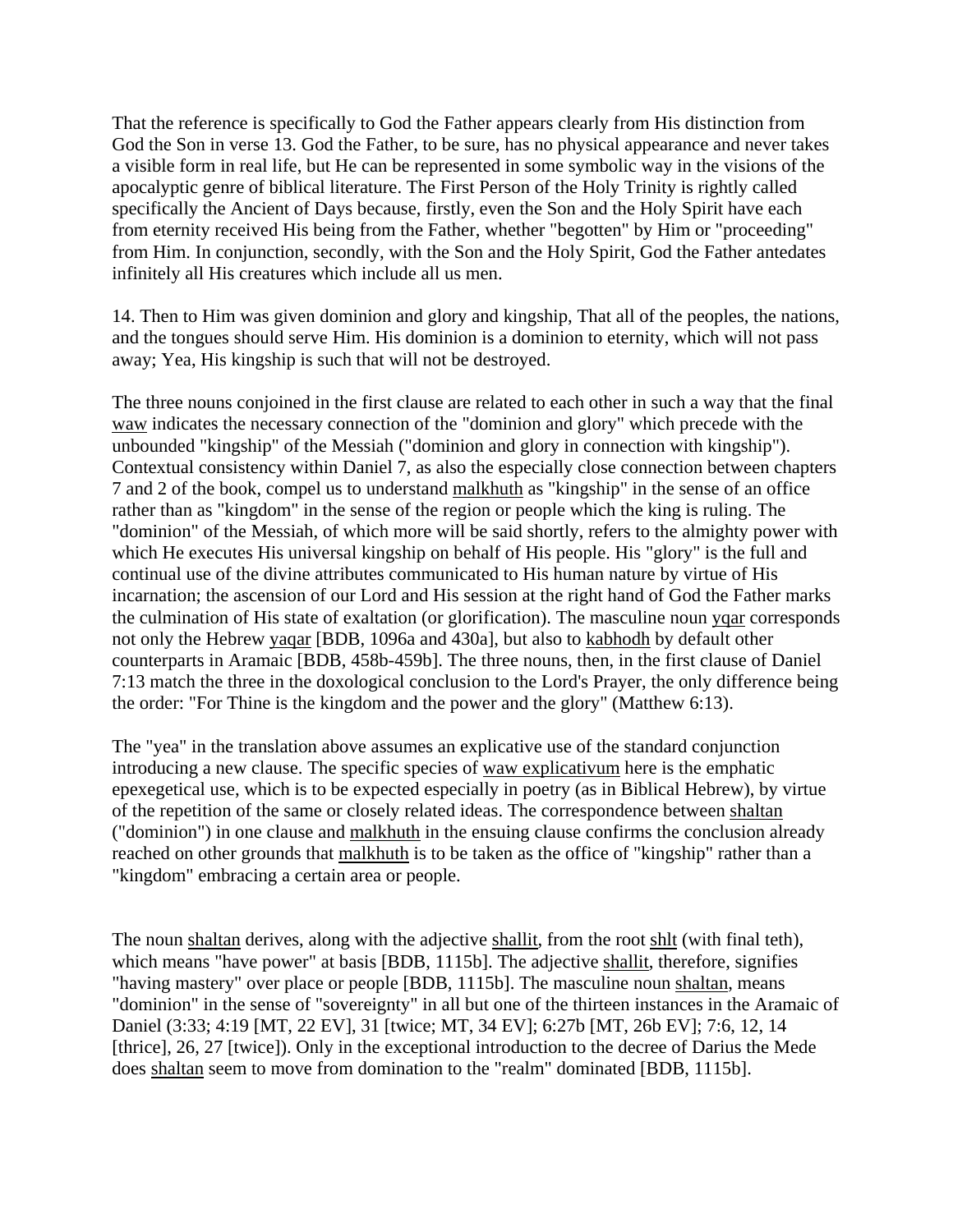The same conception adheres to the cognates of shaltan in the Hebrew Bible, which are, indeed, in all likelihood Aramaisms, since but two instances of any of them can be found outside the books of Ecclesiastes, Ezekiel, Esther, and Nehemiah [BDB, 1020]. Thus, the Hebrew verb shlt means "domineer" or "be master of" in a more neutral way [BDB, 1020b]. The Hebrew adjective shallit signifies "having mastery" or "domineering" with a pejorative connotation [BDB, 1020]. The noun shilton, which occurs but twice, means "mastery" in verses 4 and 8 of Ecclesiastes 8. (The English word "sultan" derives from an Arabic cognate of the Hebrew and Aramaic roots discussed in the preceding paragraphs [COD, 1293].)

The forms 'amemayya', 'umayya', and lishshanayya' are the results of attaching the emphatic suffix to the plurals of 'am (beginning with ayin, "people" [BDB, 1097a]), 'umah (beginning with aleph, "nation" [BDB, 1081a]), and lishshan ("tongue" or "language" [BDB, 1099a]). The purpose of the emphatic state is, as in verse 18, to indicate exclusive completeness. The reference, in other words, is to all the ethnic and political and linguistic groups ("peoples" and "nations" and "tongues") in existence in the world.

More specifically, however, at least three considerations imply a reference, not to each of these groups as whole, but rather to some people representing each of these groups, which is to say the people of the Messiah. In terms, in the first place, of the three nouns themselves, such a construction is at least necessary in the third case; "the tongues" must mean "men of every language," as the New American Standard Bible renders the one word lishshanayya'.

The verb plch, secondly, which here appears as a peal imperfect with telic force (to indicate purpose), is predicated of all three nouns under discussion. This verb, which reappears in verse 27b, means "serve" in the specific sense of paying reverence to a deity [BDB, 1108b]. Thus, in Daniel 3 the three friends of Daniel "serve" the True God alone (verse 17) and, therefore, refuse to "serve" any other god (verses 12, 14, and 18). In the end, on witnessing the preservation of the three youths from the flames of his furnace, King Nebuchneszzar acclaims the "God of Shadrach, Meshach, and Abed-nego, who ... delivered His servants who put their trust in Him, violating the king's command, and yielded up their bodies so as not to serve any God except their own" (verse 28, NASB). In Daniel 6, likewise, Darius the Mede, in addressing Daniel in the den of lions, twice calls the God in whom Daniel "believed" (verse 24 MT, 23 EV) "thy God whom thou servest continually" (verses 17 MT, 16 EV, and 21 MT, 20 EV). In the only occurrence of plch in the Bible outside of Daniel, the participle is used substantively to call the priests and others ministering in the temple "the servants of the house of God" (Ezra 7:24). The denotation, therefore, of plch clearly applies more easily to believers in the Son of Man than to the majority of men rejecting His redemption.

Some of the same language, thirdly, which is here predicated of the Messiah is applied to "the saints of the Most High" in the ensuing verses of Daniel 7, namely, in verses 18, 22, and 27 (as already indicated in the isagogical notes above). These applications have, indeed, caused many commentators to see the Son of Man in verse 14 as merely (or initially or in some way) a symbol of Israel as a corporate entity. Such an idea conflicts, however, with the emphatic state of very words now under discussion, not to mention, of course, the analogy of faith.